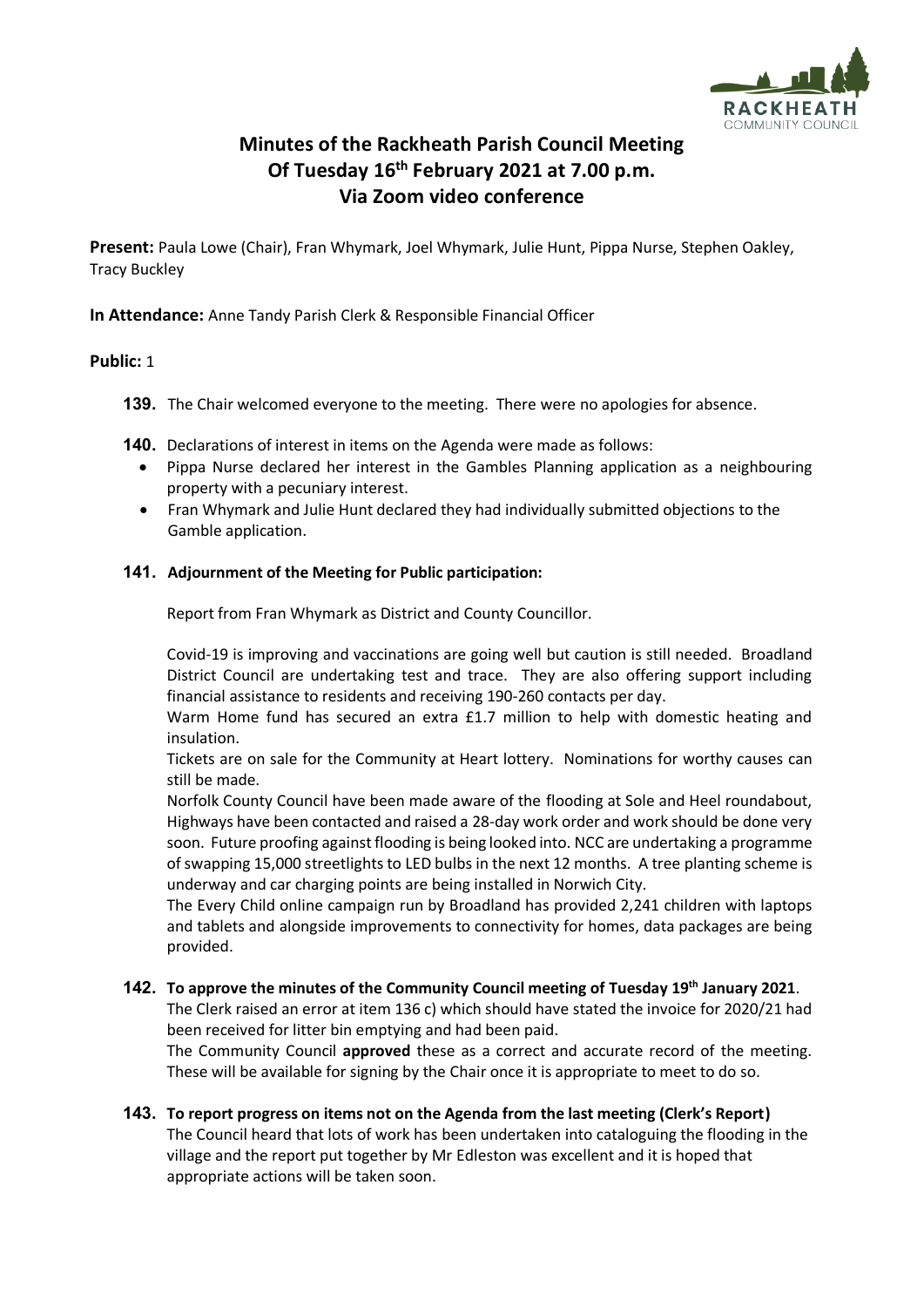# **144. To receive the Minutes from the Parks and Leisure Committee meeting of 9 th February 2021:**

- a) The Council heard that the gate at the back of the Pavilion hall has been installed.
- b) Lovell Homes have released the funds allocated for s.106 for the Green Lane East site. The allocation is as follows:

| £50,337.41  |
|-------------|
| £248,839.73 |
| £11,333.58  |
|             |

Members heard that these funds will allow phase 2 of the business plan to be activated which includes renovation of the Pavilion Multi-purpose sports area and new outdoor play and gym equipment to be installed. Additionally, land is being sought for the provision of allotments.

- c) It was reported that the Alcohol Licence at Jubilee Park has been suspended as no longer required. Offers of help to clean up the play equipment are being pursued by Paula Lowe and concerns about the increasing amount of dog waste not being cleared up by owners may lead the Council to banning dogs off lead whilst in the park.
- d) Members heard that the tree contractors are due to commence work soon at Newman Road woods and once completed the transfer of ownership can begin. The dog waste bin has been installed at the car park.

# **145. To receive the Minutes of the Planning Committee Meeting of Monday 8th February 2021 and matters arising**:

- a) 20202255 Change of use to residential and erection of general-purpose building for storage of wood, gardening equipment and domestic workshop area. Oakwood House, Wroxham Road, Rackheath, NR13 6LY. No objections. **All approved** the application.
- b) 20210067 Single storey factory extension at Mastercote Ltd, 52-54 Wendover Road, Rackheath, NR13 6LH. No objections had been raised by the Committee but residents concerns were supported. Recommendation to support the application. **Approved by all.**
- c) 20210088 Single storey rear extension at Hillside, Green Lane West, Rackheath, NR13 6LT. No objections were raised and **all approved** the application.
- d) **PR3839-HP2-0100-001-A3** Proposal for footway/cycleway along Salhouse Road, from Trinity Church to Lovells Development. The Committee reinforced the request to extend the scope of the pathway to meet up with the NDR pedestrian routes. **All agreed to approve** on this basis.
- e) **PR3831-HP-TRO-01A** Proposal for footway/cycleway along Green Lane West and Toucan crossing. It was reported by the Committee that this was in line with plans put forward by Norfolk Homes but more information was needed in relation to the drainage plans for the Sole and Heel roundabout. **All agreed**.
- f) **FUL/2020/0064** Gamble Plant (Norfolk) Ltd, Salhouse Road, New Rackheath, Norwich. Retrospective Application for a change of use to a Sui Generis use for the storage of topsoil, sub-soil, recycled construction materials, brick rubble, old fencing, green waste and concrete, and construction and demolition waste processing/recycling, the siting of mobile processing plant, offices, associated infrastructure and the construction of amenity bunds and landscaping. Council heard that the planning Committee had discussed a number of negative impacts for this site and as such recommended an objection. Pippa, Fran and Julie abstained from voting on this matter on the basis of declared interests. All remaining members (4) **voted unanimously to object** to the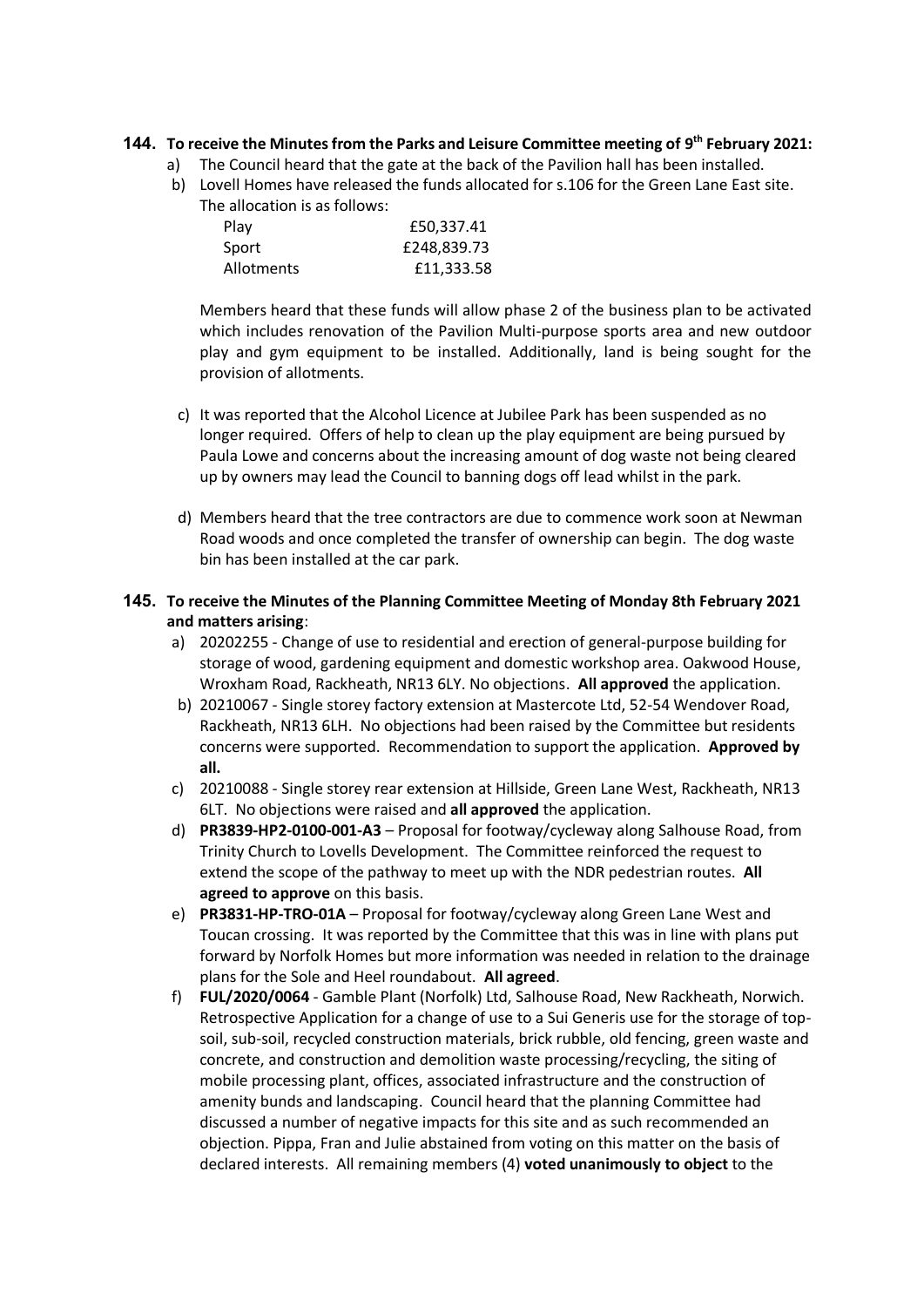application and approved the letter of objection proposed, including the mitigations recommended.

- g) The Planning Committee reported on a meeting with Konnectbus to consider future need of services in the village in view the extensive development. Konnectbus are reviewing their entire network and the Committee put forward recommendations for improvements. It is hoped that the additional housing will lead to a more robust service being put in place for Rackheath and surrounding areas.
- h) The Committee reported a pre-application submission for land at Rackheath Hall. The Council heard that concerns were raised by the Committee about access onto the Wroxham Road from the development as being of primary importance. The formal application is awaited for comment.

# **146. Dr's Surgery Maintenance**

The Council considered quotes for replacement of guttering and downpipes and disposal of the old. It was requested that the Clerk looked into options for the work to be completed by one company and set a budget of £1,705.00 under delegated powers forthe Clerk to authorise the work be carried out.

# **147. Policy Review**

- a) The members reviewed the Complaints procedure and after minor amendments were suggested, **all agreed to approve**.
- b) The Co-option policy was discussed but it was felt that further work was needed to add clarity to the reasons for not being eligible to join the Council as set out in legislation. The Clerk to carry out more work and re-present next month.

# **148. Accounts**

- a) The payments for February 2021 (appendix A) were **approved**.
- b) The monthly bank reconciliation to 31<sup>st</sup> January 2021 was noted.
- c) The Council considered refunding a Pavilion private party booking of £60.00. This was originally booked for April 2020 but transferred to April 2021 and it is very unlikely this can go ahead. **All approved**.

# **149. To receive correspondence and agree response (if any)**

- $\triangleright$  Email from NPTS promoting their chairmanship course & networking sessions
- $\triangleright$  Emails from Norfolk ALC Make a change to local communities

Protecting Your Council, Your Residents And Yourself From Cybercrime

Don't Give Covid More Chances

### Bulletin - Responding To Covid

- ➢ Email from Greater Norwich Local Plan inviting representations to Regulation 19 publication
- ➢ Email from Norfolk Police with Community Update
- ➢ Email from the Tree Council with Broadsheet 197
- ➢ Email from Broadland District Council planning enforcement update
- $\triangleright$  Email from Norfolk Citizens Advice inviting financial donations in order to sustain the service they provide
- **150. Items for publication/media and items for the next Community Council meeting, Tuesday 16th March 2021**
	- Co-Options policy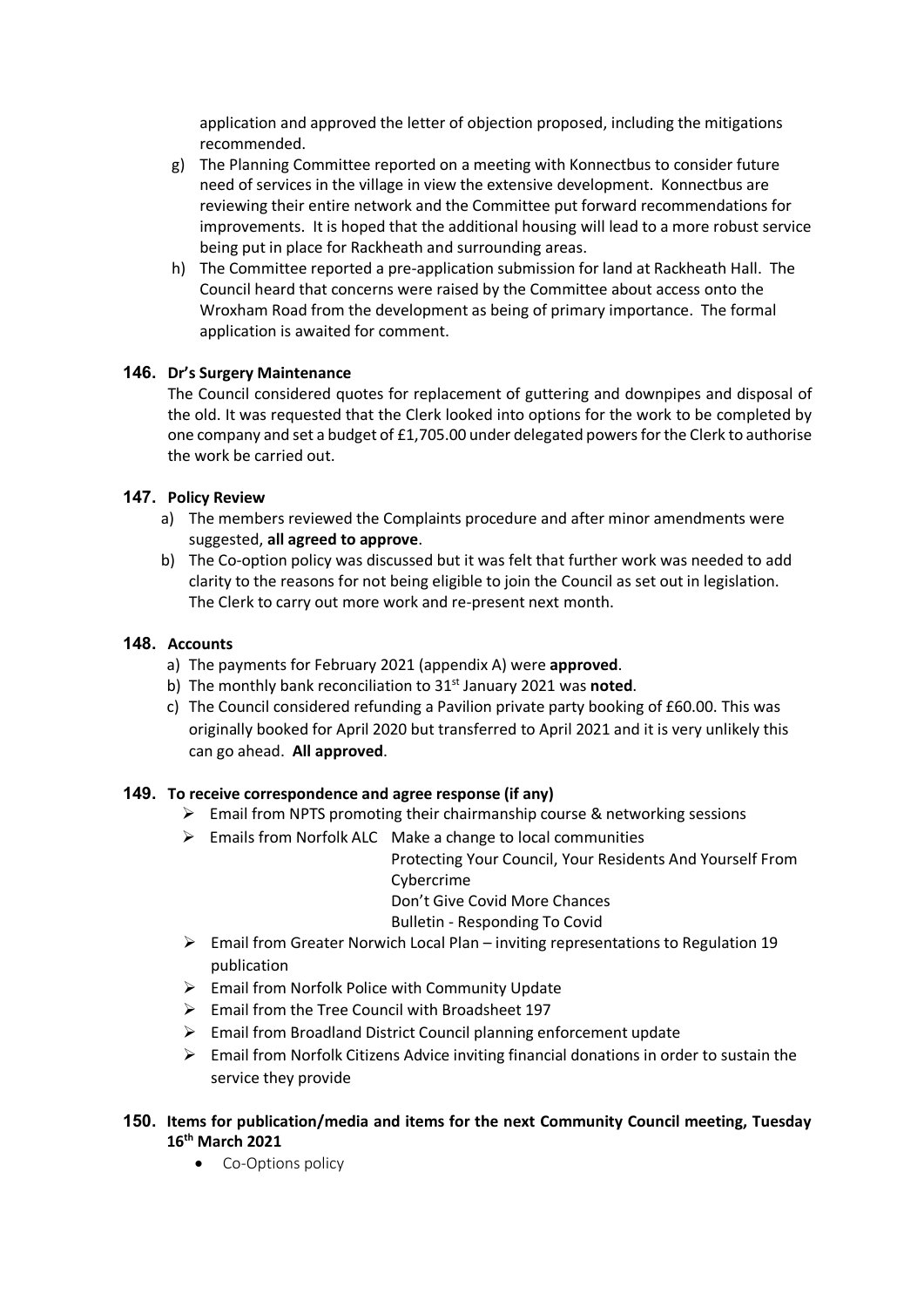- Dr's surgery maintenance
- Planning responses
- $\bullet$  s.106 plan
- **151.** It was resolved, under the Public Bodies (Admissions to Meetings) Act 1960, to exclude the public due to the confidential nature of the item to be discussed – personnel matters. **All approved**.
	- a) The Council considered the return of their employee from maternity leave on the same terms as previously, with a temporary adjustment in the working hours on Fridays. **All approved.**
	- b) The hourly rate for the Booking Assistant role was reviewed and in line with the National Living Wage a 2.2% hourly increase was put forward to commence from 1 April 2021. **All approved**.

Meeting was concluded at 20:55